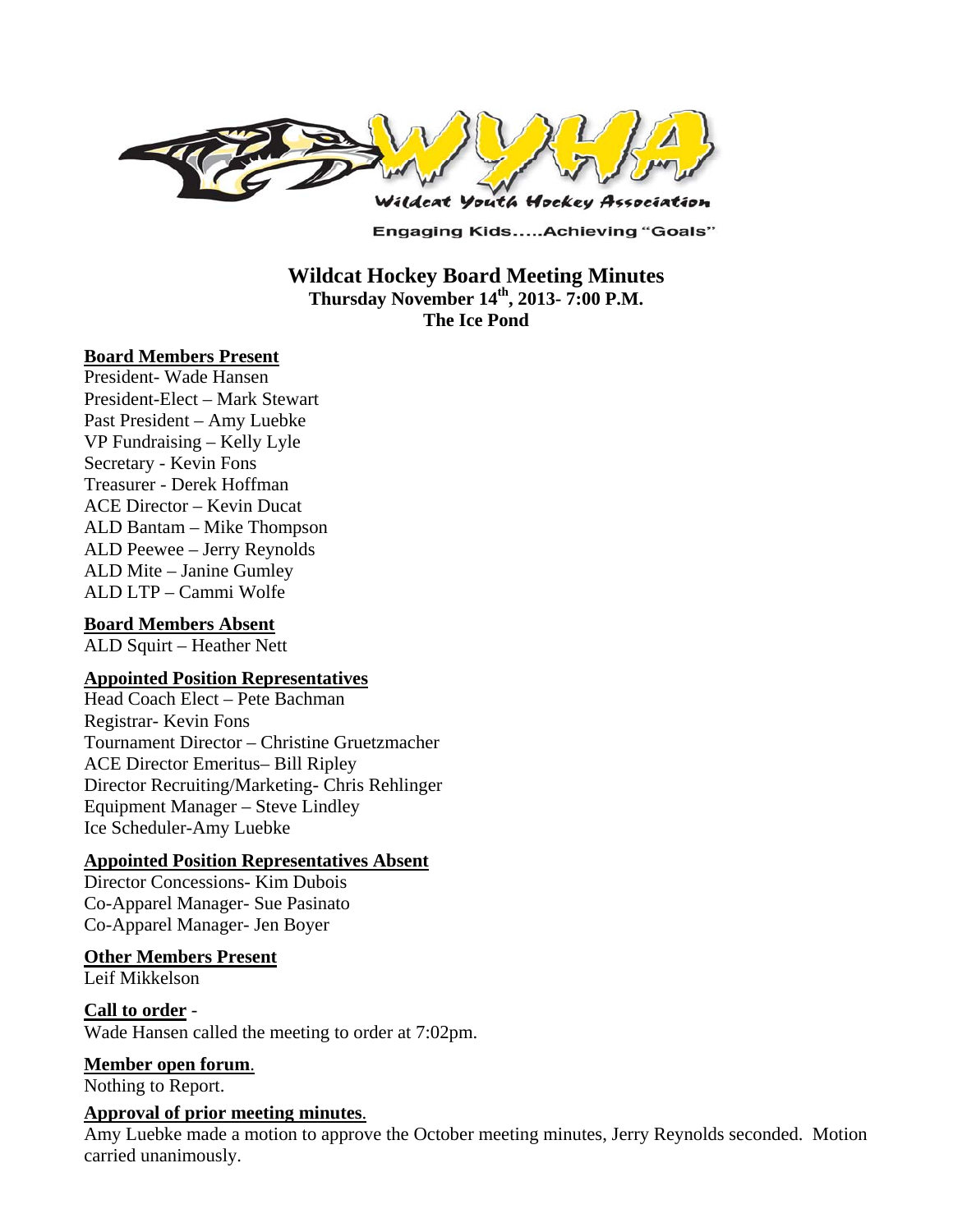## **Approval of agenda**

Kevin Fons made a motion to approve the agenda with additions, Mark Stewart seconded. Motion carried unanimously.

## **Reports:**

**Treasurer:** 

Reviewed Current Statements.

Approval of bills / Monthly Statement

Amy Luebke made a motion to approve the outstanding bills with additions, Jerry Reynolds seconded. Motion carried unanimously.

## **President:**

Gave a Thank You to everyone for all the time and help over the last couple months.

# **ALL ALD's:**

Nothing to Report

## **LTS/U6 Mite/LTP:**

We had a large number of kids from the Try Hockey Free day move into LTS and LTP programs, need more coaches for the LTS Program (some Bantams?).

Still working on getting the Village to instruct the LTS2 session.

## **U8 Mite ALD:**

We are up to 45 U8 Mites, coaches are doing a great job, kids are having a blast.

## **Squirt ALD:**

Nothing to Report.

## **Pee Wee ALD:**

Discussed Corporate / Team sponsorships and one family still owes fees.

**Bantam ALD:** 

Nothing to Report

## **Equipment:**

Out of Goalie gear – will order another set of gloves, blocker, sticks and some additional sets of pads. Problem with coaches not returning equipment every year, looking at ways to make it smoother.

## **Fundraising:**

- Bucky books done, went well.
- Wreath sales went really well, being distributed soon.
- Raffles drawing January  $9<sup>th</sup>$ .
- Researching the Scrips and other fundraising opportunities.

## **Apparel:**

Need to order more U6/U8 jerseys, we are basically out of stock.

## **Registrar-**

Nothing to report.

## **Ice scheduler-**

Ice Schedule Update – Moved some practices, still short a couple sheets for the Bantams.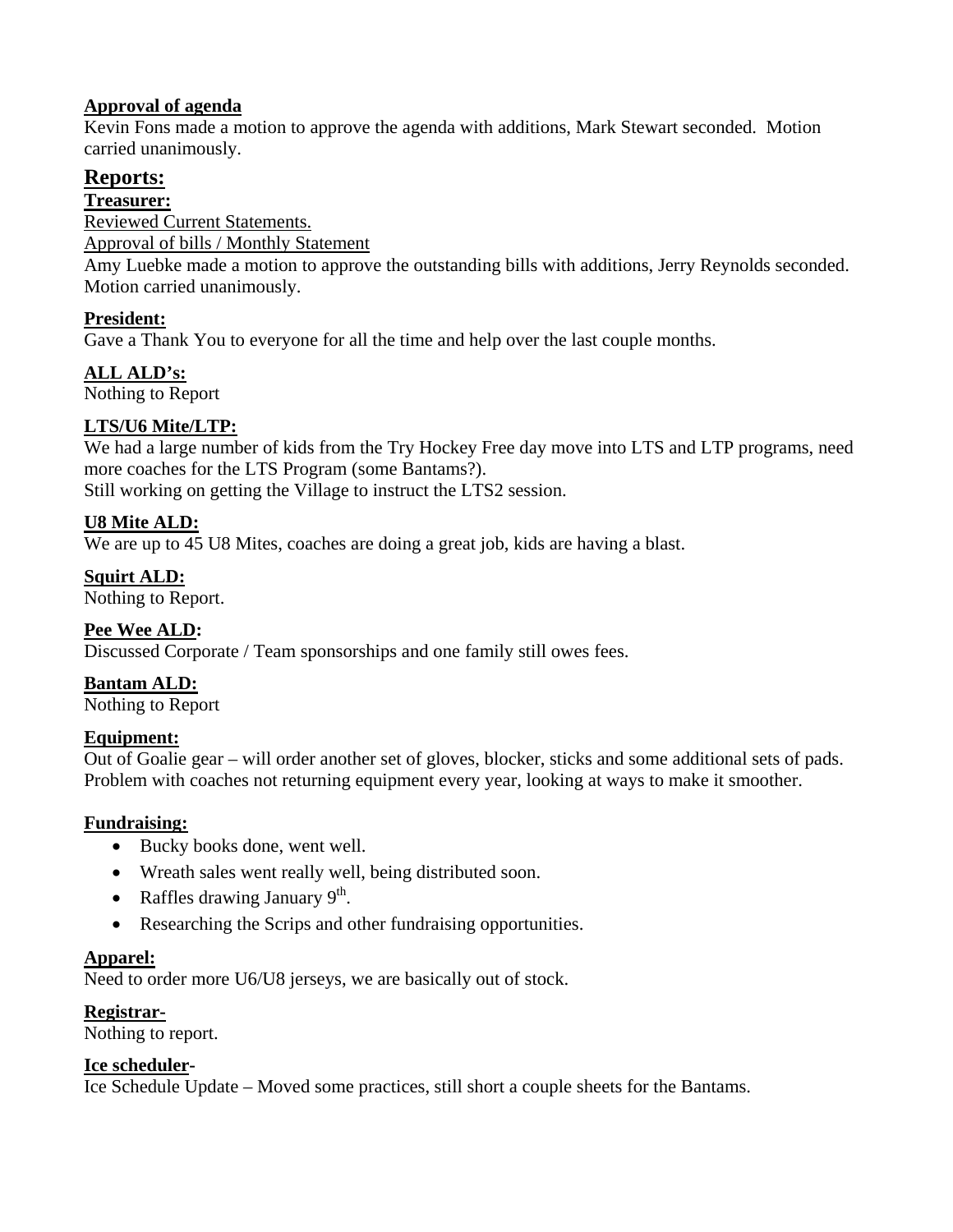### **Marketing Director:**

- Try Hockey for Free signs being collected
- Beginners Hockey document First Draft sent out for review.
- Road signs directing individuals to the rink, asking the Rink Board.

### **Ace Director / Head Coach Elect/Ace Emeritus:**

#### Coaching Credits

Will review the list of coaches and see based on the policy if any should get hours that are not qualified and have put in consistent time, will bring for approval on an exception basis.

Coaching Handbook Update Reviewing the Handbook and making some revisions for later approval.

Goalie Clinic / Equipment Working with Equipment manager to get more Goalie Gear

Holiday Camp Working on finalizing plans for the Holiday Camp

### **Tournament Director:**

Everything is on track, will order soft pucks for goodie bags.

**Concessions Director:** Nothing to Report

**President elect –** Nothing to report

**Past President-**Nothing to report

## **Old / New Business / President:**

Banner Status Waiting on approval from the rink board for a place to hang the banners.

Try Hockey Free Update – Went really well, lots of skaters, lots of fun.

Locker Room Monitor Update – Going OK, parents are watching, next year we need to have in place for tryouts and pre-tryout practices.

Safe Sport Update Sent in compliance letter, checking to make sure everything is good and final people are screened.

### Travel Policy Approval

Amy Luebke made a motion to approve the Travel Policy, Jerry Reynolds seconded. Motion passed unanimously.

E-mailing scores to the Papers Mark Stewart will e-mail the scores to the papers each week.